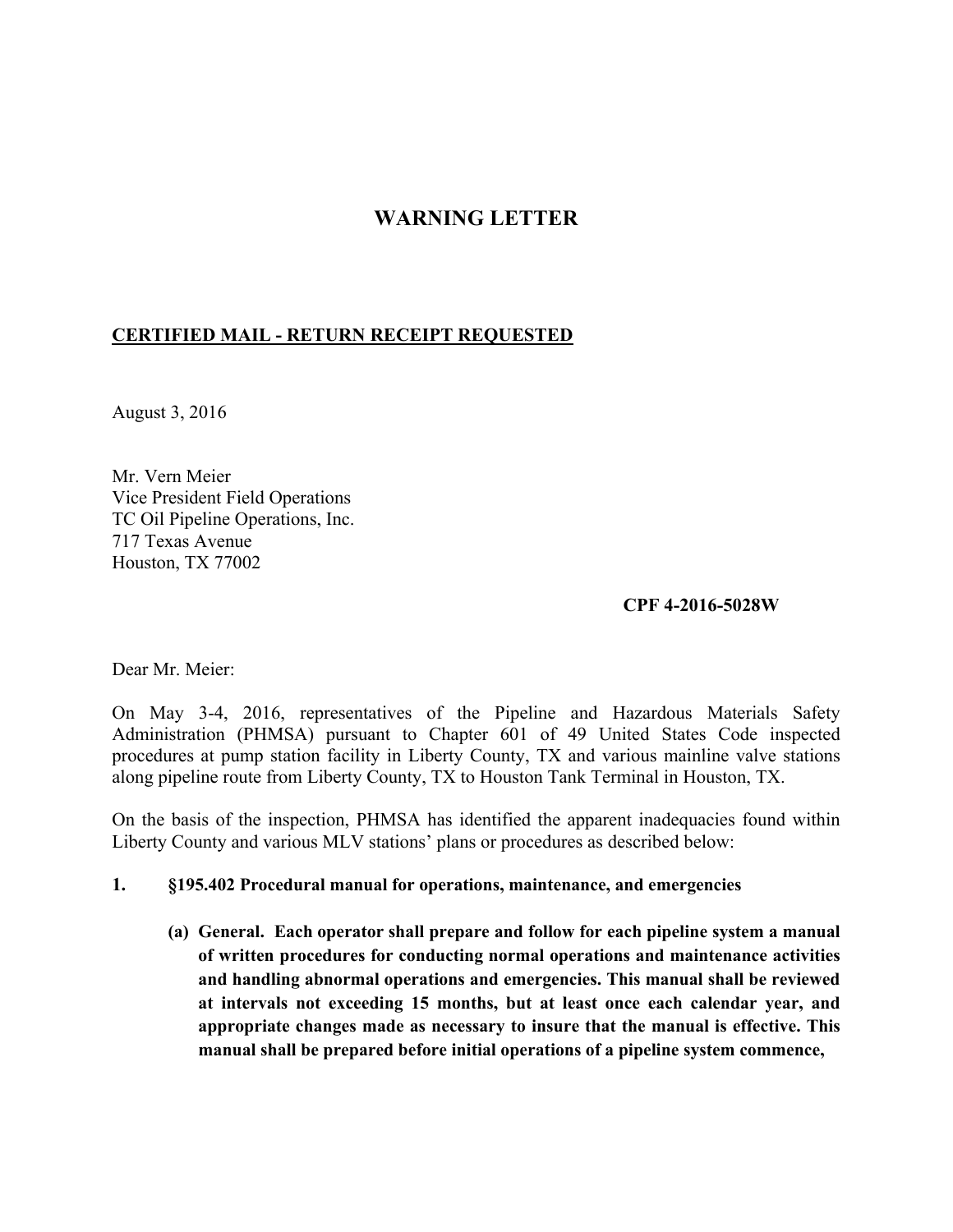**and appropriate parts shall be kept at locations where operations and maintenance activities are conducted.** 

**§195.581 Which pipelines must I protect against atmospheric corrosion and what coating material may I use?** 

## **(a) You must clean and coat each pipeline or portion of pipeline that is exposed to the atmosphere, except pipelines under paragraph (c) of this section.**

TransCanada failed to follow their procedures (*TransCanada Pipelines Limited Facilities Piping Fabrication and Installation Specification, Thread Compound Section 9.6.6)* that require the application of corrosion inhibitor (Jet Lube TF-15 or approved equal) to the flange bolts. At the time of the PHMSA inspection, the flange bolts showed extensive corrosion potentially compromising their strength.

### **2. §195.434 Signs**

**(a) Each operator must maintain signs visible to the public around each pumping station and breakout tank area. Each sign must contain the name of the operator and a telephone number (including area code) where the operator can be reached at all times.** 

TransCanada failed to install adequate signage around the Liberty Pump Station as required by §195.434. TransCanada installed the signs after PHMSA identified the issue but the operator must ensure that there is adequate signage at all the pumping stations and breakout tank areas.

Under 49 United States Code,  $\S 60122$ , you are subject to a civil penalty not to exceed \$200,000 per violation per day the violation persists up to a maximum of \$2,000,000 for a related series of violations. For violations occurring prior to January 4, 2012, the maximum penalty may not exceed \$100,000 per violation per day, with a maximum penalty not to exceed \$1,000,000 for a related series of violations. We have reviewed the circumstances and supporting documents involved in this case, and have decided not to conduct additional enforcement action or penalty assessment proceedings at this time. We advise you to correct the item(s) identified in this letter. Failure to do so will result in TC Oil Pipeline being subject to additional enforcement action.